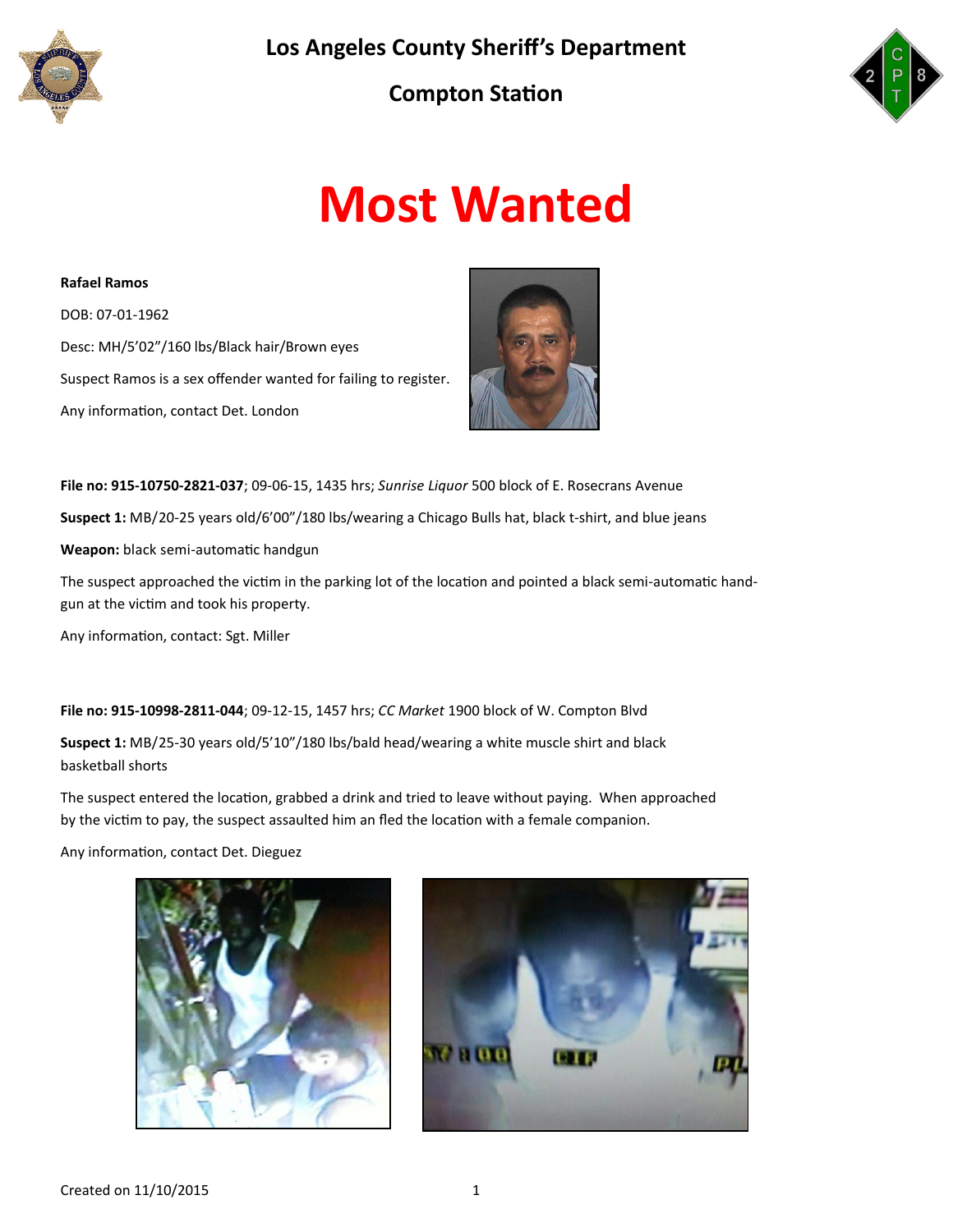

**Los Angeles County Sheriff's Department**

### **Compton Station**



## **Most Wanted**

**File no: 915-10477-2873-041**; 08-30-15, 1200 hrs; 200 block of E. Alondra Blvd

**Suspect 1:** FB/driver (no further description)

**Suspect 2-3:** MB (no further description)

**Suspect vehicle:** black 2000 Chrysler PT Cruiser

The victim was walking on the sidewalk, when the suspect vehicle approached and suspect 2 & 3 exited and assaulted the victim and stole his property. The suspect then returned to the vehicle, which sped away westbound on Alondra Blvd.

Any information, contact: Sgt. Miller

#### **Keisha Denise Reagan**

DOB: 08-17-1972

Desc: FB/5'02"/182 lbs/Black hair/Green eyes Suspect Reagan is wanted for elder abuse. Any information, contact Sgt. Miller



**File no: 915-10851-2873-032**; 09-09-15, 0327 hrs; *7-Eleven* 15228 S. Avalon Bl, Gardena

**Suspect 1:** MB/25-30 yrs. old/5'10"/145 lbs/blk dreadlocks/bro eyes/wearing a blk jacket, wht long sleeve dress shirt and dark jeans.

**Weapon:** Silver semi-automatic handgun

The suspect entered the business, selected items to purchase, and contacted the cashier at the front counter. The suspect displayed the grips to a silver colored semi-automatic handgun and told the victim he would shoot him if he did not give him the money in the cash register. The victim complied and gave the suspect the money. The suspect was last seen running eastbound through the parking lot of the business and out of view.

Any information, contact: Det. G. Stickley